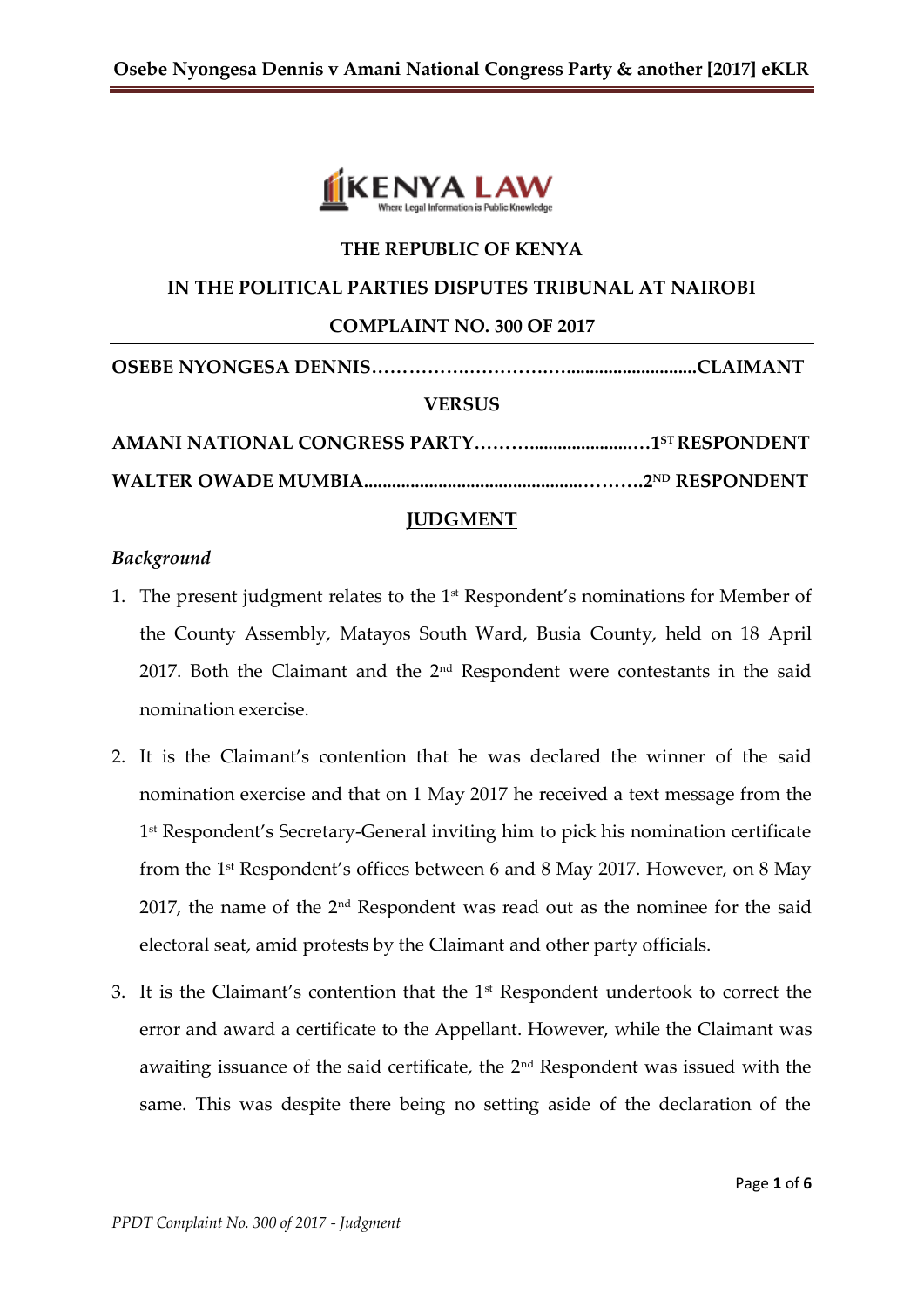Claimant as the nominee and there being no nomination dispute contesting his win.

- 4. The Claimant contended that he could not have filed a dispute sooner because at all material times, he was the winner of the said nomination exercise and he had a legitimate expectation that the party would act in accordance with its constitution, the nomination rues and the rules of natural justice.
- 5. The Claimant further alleged that on 19 May 2017, he learnt that the 2<sup>nd</sup> Respondent's name had been forwarded to the IEBC. On 22 May 2017, the Claimant prepared a Memorandum of Complaint, which he delivered to the 1st Respondent's National Appeals Tribunal. However, the Claimant contends that an employee of the 1st Respondent declined to accept service and as a result, the same was never heard either by the National Appeals Tribunal or the National Elections Board of the 1st Respondent. The Claimant therefore contended that he had been deprived of an opportunity to challenge the issuance of the nomination certificate to the 2nd Respondent in direct contravention of the principle of universal suffrage.
- 6. The Claimant therefore prayed for a declaration that the failure to hear his complaint was illegal and contrary to natural justice, a declaration that the  $1<sup>st</sup>$ Respondent's failure to submit his name to the IEBC was irregular and illegal, a declaration setting aside the submission of the 2nd Respondent's name, an order directed at the 1st Respondent to remove the 2nd Respondent's name from the list submitted to the IEBC and an order directing the IEBC to accept the Claimant's name as the 1<sup>st</sup> Respondent's nominee for Member of the County Assembly, Matayos South Ward, Busia County.
- 7. In support of his application, the Complainant/Claimant adduced several letters to the 1st Respondent complaining of irregularities in respect of the nomination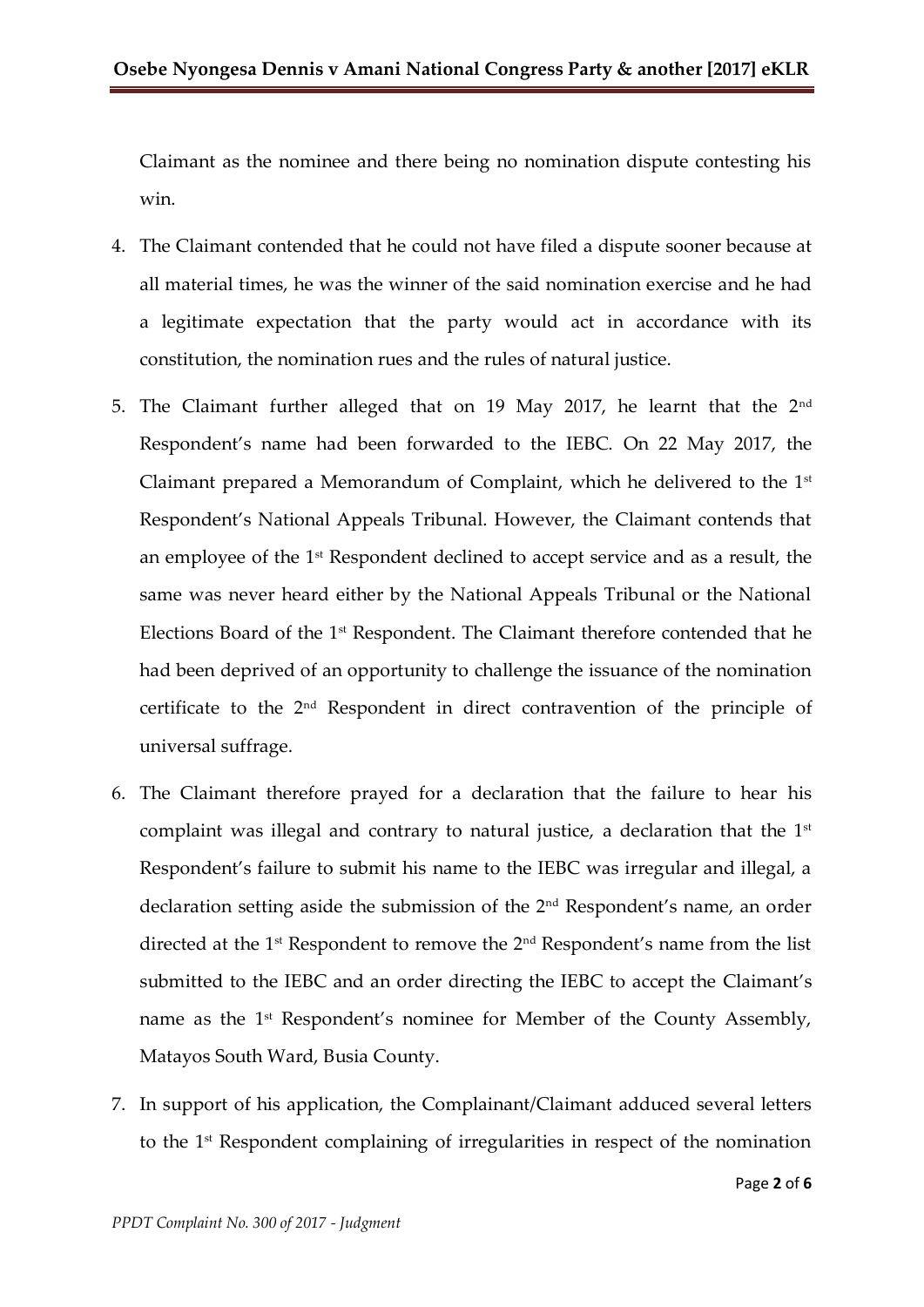exercise, his appeals to the party dated 20 and 22 May 2017, a summary of results for the said ward and an excerpt of the 1st Respondent's aspirants list showing the 2nd Respondent's name.

- 8. The 1<sup>st</sup> Respondent, through its Secretary–General, controverted the assertion by the Complainant that he had won the said nominations and asserted that the documents relied on by the Claimant were not attributable to the party.
- 9. It was further asserted on behalf of the 1<sup>st</sup> Respondent that its Executive Director had written to the Claimant in response to his letter dated 22 April 2017, advising him to file a complaint upon payment of the requisite fees
- 10. It was the 1<sup>st</sup> Respondent's position that the person duly nominated and gazetted was the 2nd Respondent and therefore the Tribunal did not have jurisdiction in respect of the present dispute seeing as the 2nd Respondent had already been gazetted as the duly nominated candidate.
- 11. There was no appearance for the 2<sup>nd</sup> Respondent despite service.

### *Issue for Determination*

- **a. Whether this Tribunal has jurisdiction to determine the present dispute.**
- **b. Whether the Claimant was the duly nominated candidate for Matayos South Ward.**

### *Analysis*

### **c. Whether this Tribunal has jurisdiction to determine the present dispute**

12. The 1<sup>st</sup> Respondent contends that the Tribunal has no jurisdiction in respect of the present dispute on the basis that the 2nd Respondent's name was gazetted as the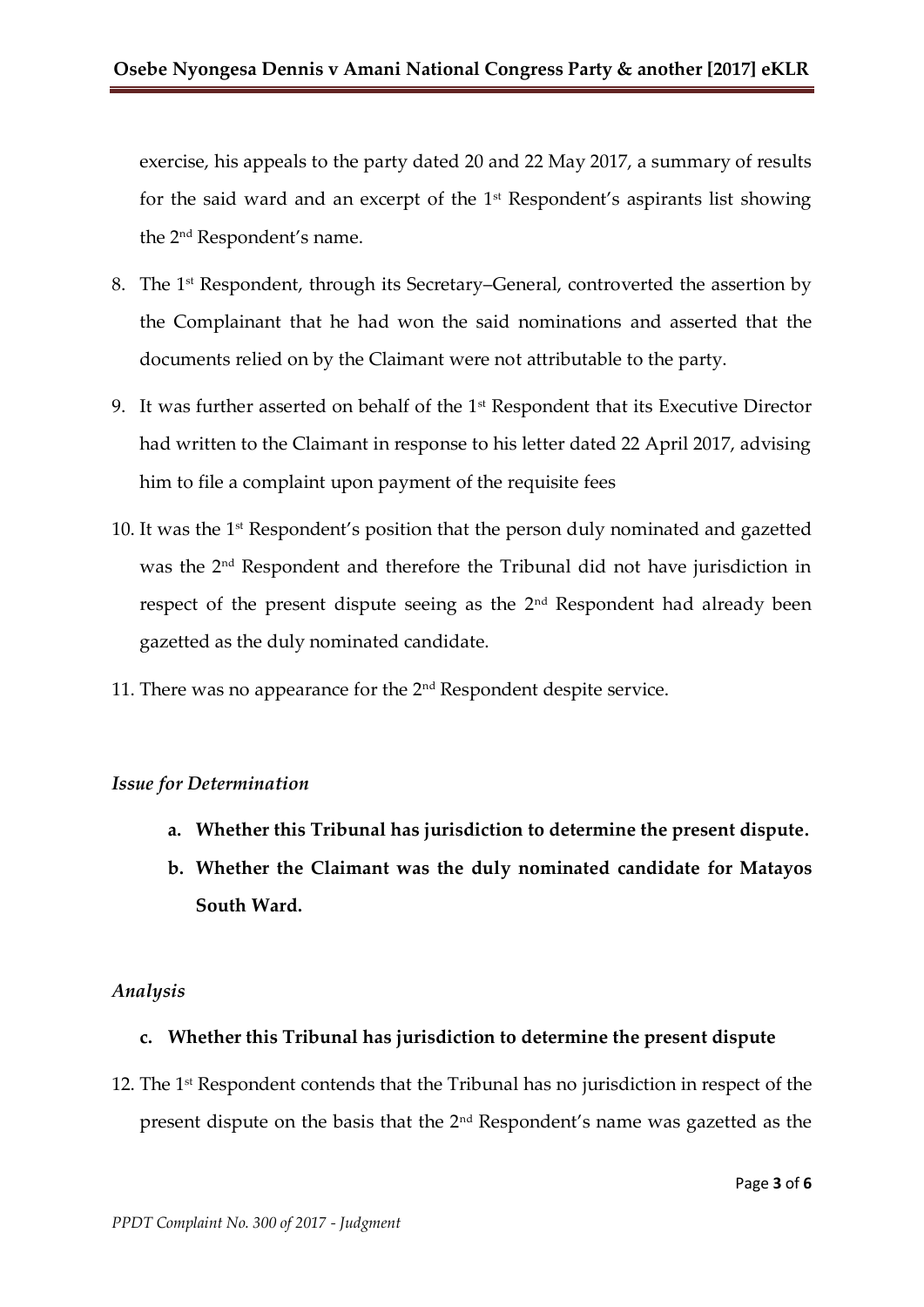nominee for the said seat. Since jurisdiction goes to the root of the competence of this Tribunal to determine the matter, we will address it as a preliminary issue.

- 13. The jurisdiction of this Tribunal is established by section 40 of the Political Parties Act. Section 40 (1) lists the categories of disputes which may be arbitrated by the Tribunal. These include disputes between a party member and a political party, and disputes arising from party primaries. However, this jurisdiction is fettered where, contrary to section 40 (2), a party member does not attempt to resolve the dispute using the party's internal dispute resolution mechanism (IDRM). The Claimant, via letters dated 20 and 22 May 2017 has demonstrated that he attempted to resolve the matter at the party level. When this matter was mentioned on 31 May 2017, it was contended on behalf of the 1st Respondent that there was in fact an IDRM decision dated 6 May 2017. However, the same was not adduced before the Tribunal.
- 14. Moreover, while the  $1<sup>st</sup>$  Respondent contends that the Tribunal is divested of jurisdiction on the basis that the  $2<sup>nd</sup>$  Respondent has already been gazetted, no gazette notice was adduced in support of this fact. Since it is trite law that he who alleges must prove, the 1<sup>st</sup> Respondent failed to prove that the matter is removed from the jurisdiction of the Tribunal. The Tribunal therefore finds that it is well seized of this matter.

# **b. Whether the Claimant was the duly nominated candidate for Matayos South Ward**

15. The Claimant contends that he won the nomination exercise conducted on 18 April 2017. In support of his assertions, he attached a summary of results at pages 16-25 of his memorandum and grounds of appeal and a report signed by the Returning Officer Benard Maloba Khabamba indicating that there was no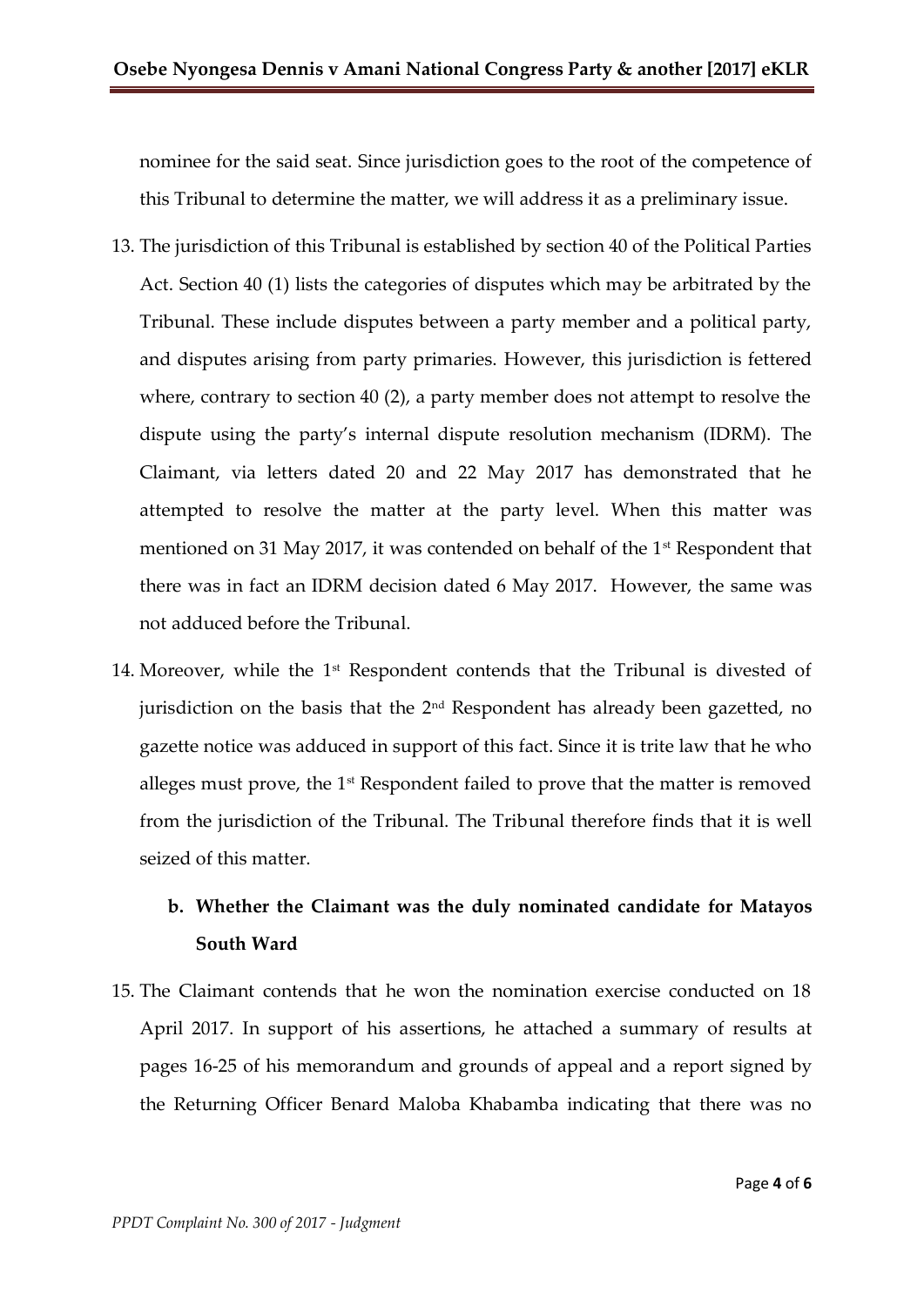voting in two polling stations due to disruption of the exercise by the 2nd Respondent. The Report confirmed the win by the Claimant.

- 16. The  $1<sup>st</sup>$  Respondent took issue with both the report and the results on the basis that they do not contain the party logo and they are not signed by the candidates or their agents as required by rules 6.21-6.26 of the party nomination rules.
- 17. A perusal of the results supplied by the Claimant in support of his win indicates that the results do not appear in the format prescribed by the party rules. They are neither signed by their maker, nor the candidates or their agents in their stead. As asserted by the  $1<sup>st</sup>$  Respondent, they can therefore not be relied on as official results. While the Returning Officer wrote a report, no explanation was proffered for why he did not adduce official results in support of his assertion that the Claimant won. Moreover, the Claimant did not adduce evidence of the notification via text message from the 1st Respondent directing him to collect his nomination certificate on 8 April 2017. Since this is an electoral dispute, involving not just the parties before the Tribunal but also an electorate whose choice of representative is at stake, it behoves the Claimant to produce clear, cogent, consistent evidence in support of his assertions.
- 18. We therefore find, on a balance of probabilities, that the Claimant has not satisfied this Tribunal that he was the duly nominated candidate for Member of the County Assembly, Matayos South Ward.

#### **ORDERS**

19. In light of the foregoing, we make the following orders:

- *a. The Claimant Memorandum dated 23 May 2017 therefore fail and is hereby dismissed.*
- *b. That each party will bear its own costs.*